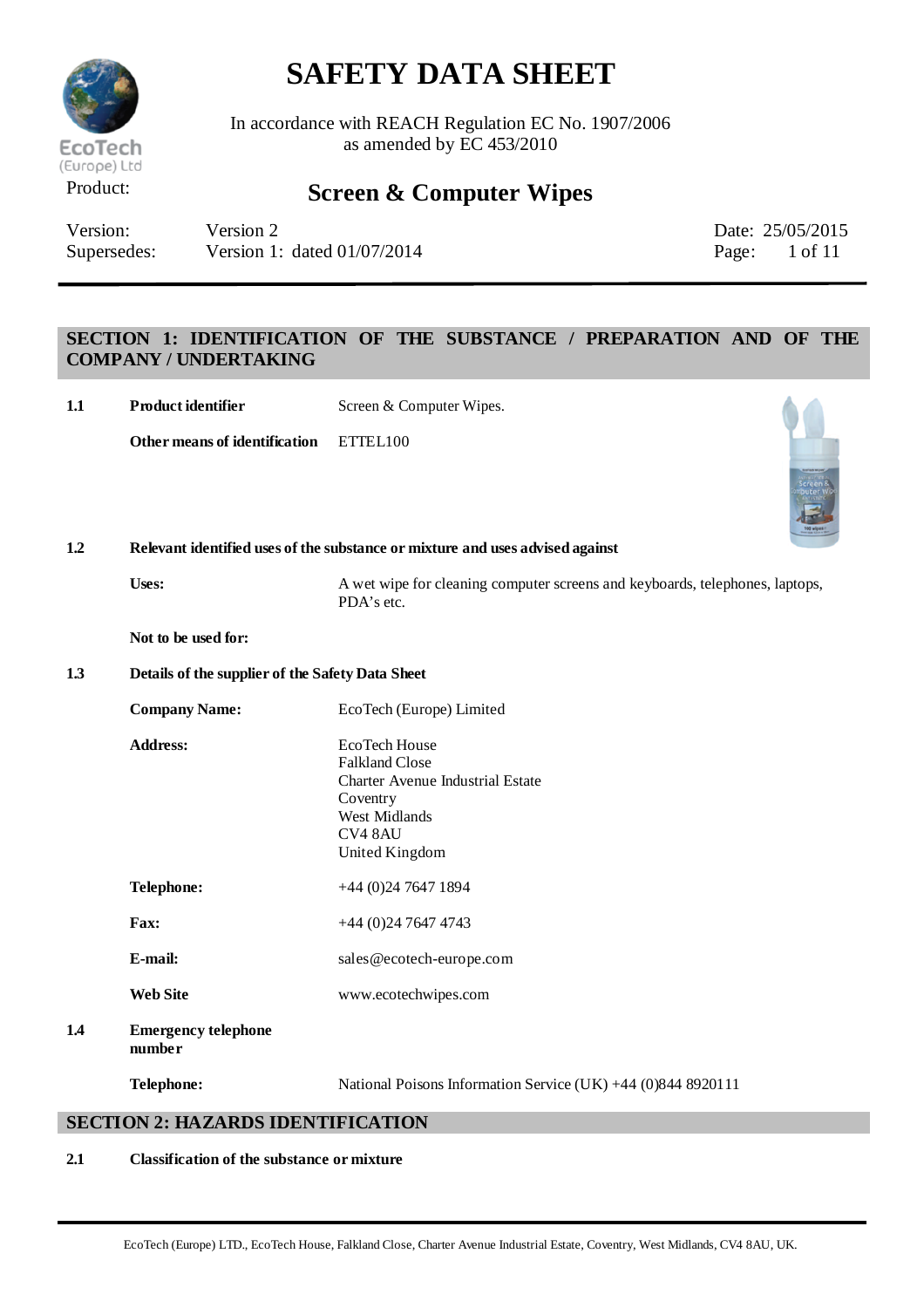

In accordance with REACH Regulation EC No. 1907/2006 as amended by EC 453/2010

## Product: **Screen & Computer Wipes**

| Version:    | Version 2                     | Date: 25/05/2015         |
|-------------|-------------------------------|--------------------------|
| Supersedes: | Version 1: dated $01/07/2014$ | Page: $2 \text{ of } 11$ |

|     | 1999/45/EC<br><b>Symbols</b>                         | R10<br>Flammable                                                                                                                                                                                                                                                                                                                                                                                                                                                                                                                                                                                                     |
|-----|------------------------------------------------------|----------------------------------------------------------------------------------------------------------------------------------------------------------------------------------------------------------------------------------------------------------------------------------------------------------------------------------------------------------------------------------------------------------------------------------------------------------------------------------------------------------------------------------------------------------------------------------------------------------------------|
|     | - EC 1272/2008                                       | Flam. Liq. 3: H226; Eye Irrit. 2: H319;                                                                                                                                                                                                                                                                                                                                                                                                                                                                                                                                                                              |
| 2.2 | <b>Label elements</b>                                |                                                                                                                                                                                                                                                                                                                                                                                                                                                                                                                                                                                                                      |
|     | <b>Hazard Pictograms</b>                             |                                                                                                                                                                                                                                                                                                                                                                                                                                                                                                                                                                                                                      |
|     | <b>Signal Word</b>                                   | Warning                                                                                                                                                                                                                                                                                                                                                                                                                                                                                                                                                                                                              |
|     | <b>Hazard Statement</b>                              | Flam. Liq. 3: H226 - Flammable liquid and vapour.<br>Eye Irrit. 2: H319 - Causes serious eye irritation.                                                                                                                                                                                                                                                                                                                                                                                                                                                                                                             |
|     | <b>Precautionary Statement:</b><br><b>Prevention</b> | P102 - Keep out of reach of children.<br>P103 - Read label before use.<br>P210 - Keep away from heat, hot surfaces, sparks, open flames and other ignition<br>sources. No smoking.<br>P233 - Keep container tightly closed.<br>P240 – Ground / bond container and receiving equipment.<br>P241 - Use explosion-proof electrical / ventilating / lighting / equipment.<br>P242 - Use only non-sparking tools.<br>P243 - Take precautionary measures against static discharge.<br>P264 - Wash thoroughly after handling.<br>P280 - Wear protective gloves / protective clothing / eye protection / face<br>protection. |
|     | <b>Precautionary Statement:</b><br><b>Response</b>   | P101 - If medical advice is needed, have product container or label at hand.<br>P301+P312 - IF SWALLOWED: Call a POISON CENTER or doctor / physician if<br>you feel unwell.<br>P303+P361+P353 - IF ON SKIN (or hair): Take off immediately all contaminated<br>clothing. Rinse skin with water / shower.<br>P305+P351+P338 - IF IN EYES: Rinse cautiously with water for several minutes.<br>Remove contact lenses, if present and easy to do. Continue rinsing.<br>P337+P313 - If eye irritation persists: Get medical advice / attention.<br>P370+P378 - In case of fire: Use to extinguish.                       |
|     | <b>Precautionary Statement:</b><br><b>Storage</b>    | P403+P235 - Store in a well-ventilated place. Keep cool.                                                                                                                                                                                                                                                                                                                                                                                                                                                                                                                                                             |
|     | <b>Precautionary Statement:</b><br><b>Disposal</b>   | P501 - Dispose of contents / container to a licensed waste disposal company in<br>compliance with local and national regulations.                                                                                                                                                                                                                                                                                                                                                                                                                                                                                    |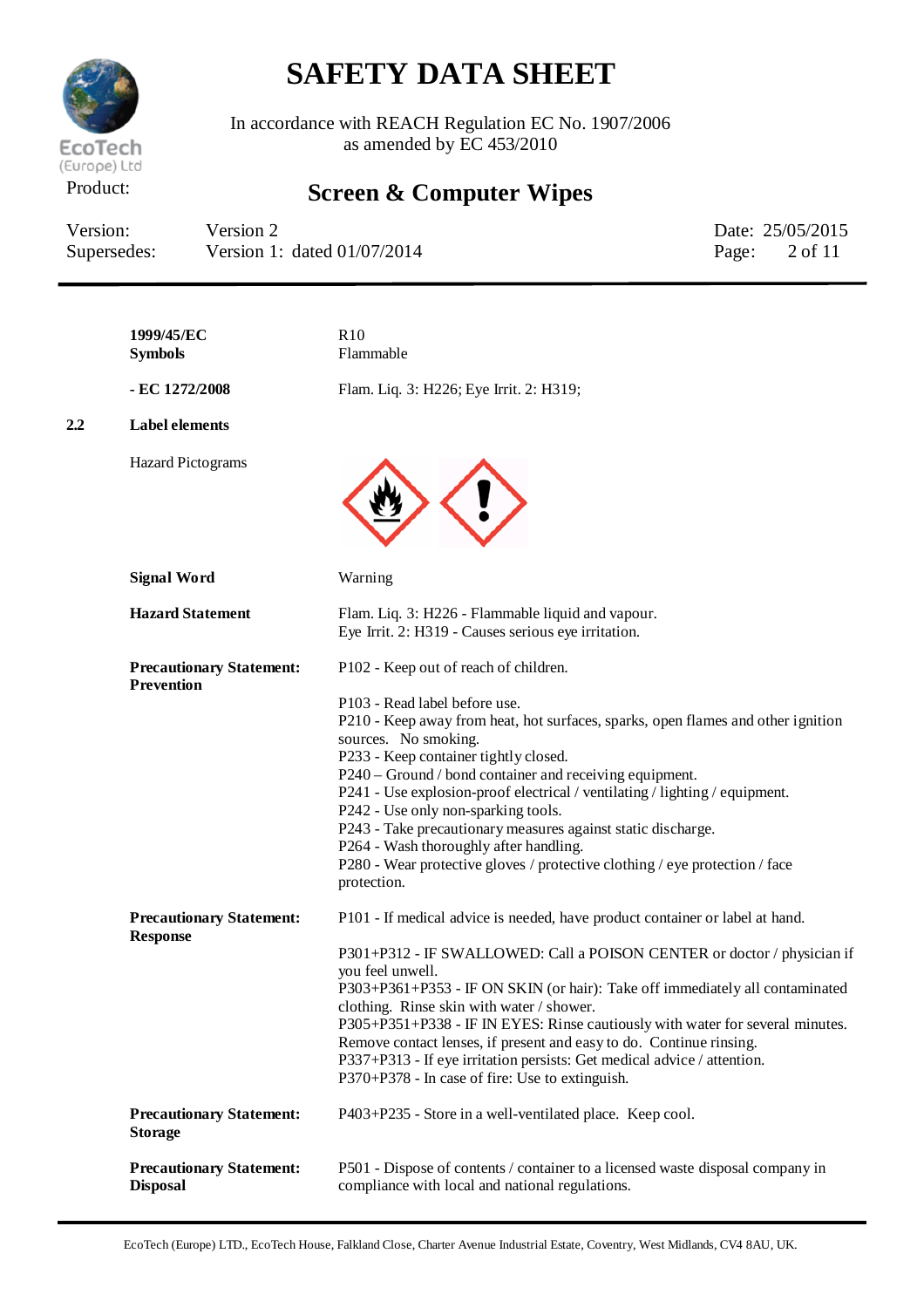

In accordance with REACH Regulation EC No. 1907/2006 as amended by EC 453/2010

## Product: **Screen & Computer Wipes**

| Version:    | Version 2                     | Date: 25/05/2015         |
|-------------|-------------------------------|--------------------------|
| Supersedes: | Version 1: dated $01/07/2014$ | Page: $3 \text{ of } 11$ |

2.3 **Other hazards** This product does not contain any PBT or VPvB substances.

#### **SECTION 3: COMPOSITION / INFORMATION ON INGREDIENTS**

#### **3.1 Substances**

#### **67/548/EEC / 1999/45/EC**

| <b>Chemical Name</b>                                                 | <b>Index No.</b>     | CAS No.        | EC No.                                   | <b>REACH</b><br><b>Registration</b><br><b>Number</b> | Conc.<br>$(\frac{6}{W})$    | <b>Classification</b>                                                  |
|----------------------------------------------------------------------|----------------------|----------------|------------------------------------------|------------------------------------------------------|-----------------------------|------------------------------------------------------------------------|
| Isopropanol (Propan-2-<br>ol)                                        | $603 - 117 - 00 - 0$ | $67-63-0$      | $200 - 661 - 7$                          |                                                      | $1 - 10\%$                  | F; R <sub>11</sub> X <sub>i</sub> ; R <sub>36</sub><br>R <sub>67</sub> |
| Ethanol                                                              | 603-002-00-5         | $64-17-5$      | 200-578-6                                |                                                      | $0 - 0.5%$                  | F: R11                                                                 |
| <b>Butylated Hydroxy</b><br>Toluene (2,6-Di-tert-<br>butyl-p-cresol) |                      | $128 - 37 - 0$ | 204-881-4                                |                                                      | $0 - 0.5%$                  | N; R50/53                                                              |
| EC 1272/2008                                                         |                      |                |                                          |                                                      |                             |                                                                        |
| <b>Chemical Name</b>                                                 | <b>Index No.</b>     | CAS No.        | EC No.                                   | <b>REACH</b><br><b>Registration</b><br><b>Number</b> | Conc.<br>$(\frac{9}{6}W/W)$ | <b>Classification</b>                                                  |
| Isopropanol (Propan-2-<br>ol)                                        | $603 - 117 - 00 - 0$ | $67-63-0$      | $200 - 661 - 7$                          |                                                      | $1 - 10\%$                  | Flam. Liq. 2:<br>H225; Eye Irrit.<br>2: H319; STOT<br>SE 3: H336;      |
| 3.2<br><b>Mixtures</b>                                               |                      |                | See section 3.1 for further information. |                                                      |                             |                                                                        |

**Further information** For full text of H-statements and R-phrases: see SECTION 16.

### **SECTION 4: FIRST AID MEASURES**

| 4.1 | <b>Description of first aid measures</b> |                                                                                                                                                                                                                                                                    |
|-----|------------------------------------------|--------------------------------------------------------------------------------------------------------------------------------------------------------------------------------------------------------------------------------------------------------------------|
|     | Inhalation                               | Inhalation is highly unlikely due to liquid impregnated on a fabric substrate,<br>therefore considered to be not hazardous by inhalation. Seek medical attention if<br>irritation or symptoms persist.                                                             |
|     | Eye contact                              | Eye contact is unlikely due to liquid impregnated on a fabric substrate. Remove the<br>affected person from the source of contamination immediately. Rinse immediately<br>with plenty of water for 15 minutes holding the eyelids open. Seek medical<br>attention. |
|     | Skin contact                             | No irritation of the skin expected. IF ON SKIN (or hair): Take off immediately all<br>contaminated clothing. Rinse skin with water / shower. Seek medical attention if                                                                                             |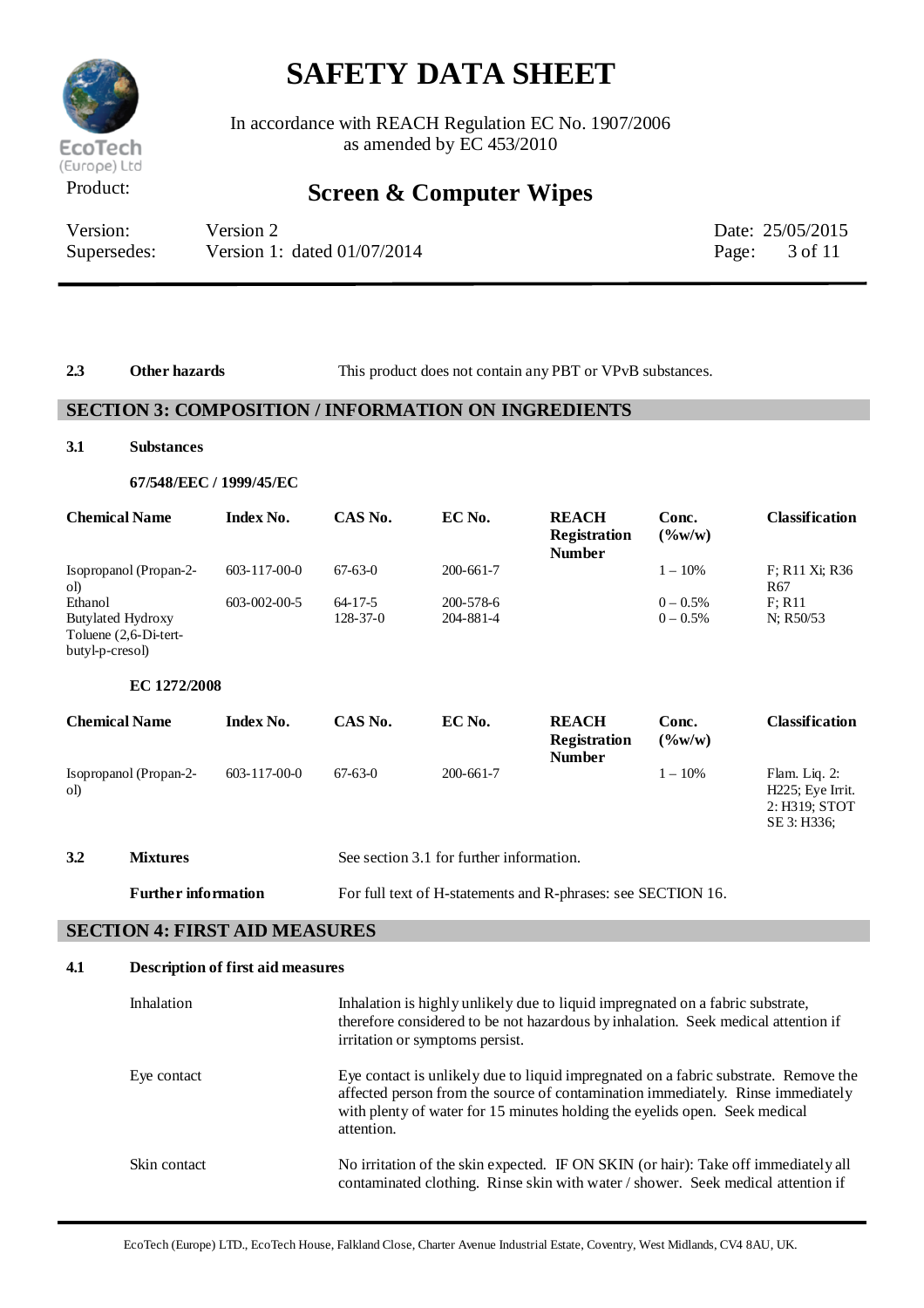

In accordance with REACH Regulation EC No. 1907/2006 as amended by EC 453/2010

### Product: **Screen & Computer Wipes**

| Version:    | Version 2                   |       | Date: 25/05/2015 |
|-------------|-----------------------------|-------|------------------|
| Supersedes: | Version 1: dated 01/07/2014 | Page: | 4 of 11          |

irritation or symptoms persist.

Ingestion Ingestion is highly unlikely due to liquid impregnated on a fabric substrate. Rinse mouth thoroughly. DO NOT INDUCE VOMITING. Seek medical attention if irritation or symptoms persist.

#### **4.2 Most important symptoms and effects, both acute and delayed**

| Inhalation   | No specific symptoms noted.    |
|--------------|--------------------------------|
| Eye contact  | Causes serious eye irritation. |
| Skin contact | No specific symptoms noted.    |
| Ingestion    | No specific symptoms noted.    |
|              |                                |

**4.3 Indication of any immediate** If you feel unwell, seek medical advice (show the label where possible). No **medical attention and special treatment needed** specific first aid measures noted.

#### **SECTION 5: FIREFIGHTING MEASURES**

| 5.1 | <b>Extinguishing media</b>                               | This product is flammable. Use extinguishing media appropriate to the surrounding<br>fire conditions, Alcohol resistant foam, Carbon dioxide (CO2).                                                                                              |
|-----|----------------------------------------------------------|--------------------------------------------------------------------------------------------------------------------------------------------------------------------------------------------------------------------------------------------------|
| 5.2 | Special hazards arising from<br>the substance or mixture | Vapour may travel considerable distance to source of ignition and flash back. In<br>the event of a large fire toxic fumes containing oxides of carbon may be formed,<br>which would necessitate the use of a self-contained breathing apparatus. |
| 5.3 | <b>Advice for firefighters</b>                           | Standard protective equipment should be worn by fire fighters, in particular eye / face<br>protection.                                                                                                                                           |

#### **SECTION 6: ACCIDENTAL RELEASE MEASURES**

| 6.1 | <b>Personal</b><br>precautions.<br>equipment<br>protective<br>and<br>emergency procedures | Large spillages are highly unlikely due to liquid impregnated on a fabric substrate.<br>Keep away from heat / sparks / open flames / hot surfaces. - No smoking. Keep<br>container tightly closed. Ground / bond container and receiving equipment. Use<br>explosion-proof electrical / ventilating / lighting / equipment. Use only non-<br>sparking tools. Take precautionary measures against static discharge. Ensure<br>adequate ventilation of the working area. Surfaces contaminated with the product<br>will become slippery. Wear suitable protective clothing. Avoid contact of the<br>impregnating fluid with the eyes and skin. In case of splashing, wear approved<br>safety goggles. Surfaces contaminated with the product will become slippery.<br>Wear suitable protective clothing. |
|-----|-------------------------------------------------------------------------------------------|--------------------------------------------------------------------------------------------------------------------------------------------------------------------------------------------------------------------------------------------------------------------------------------------------------------------------------------------------------------------------------------------------------------------------------------------------------------------------------------------------------------------------------------------------------------------------------------------------------------------------------------------------------------------------------------------------------------------------------------------------------------------------------------------------------|
| 6.2 | <b>Environmental precautions</b>                                                          | Large spillages are highly unlikely due to liquid impregnated on a fabric substrate.<br>Advise local authorities if large spills cannot be contained. Do not allow product to<br>enter drains. Do not flush into surface water. Prevent further spillage if safe.                                                                                                                                                                                                                                                                                                                                                                                                                                                                                                                                      |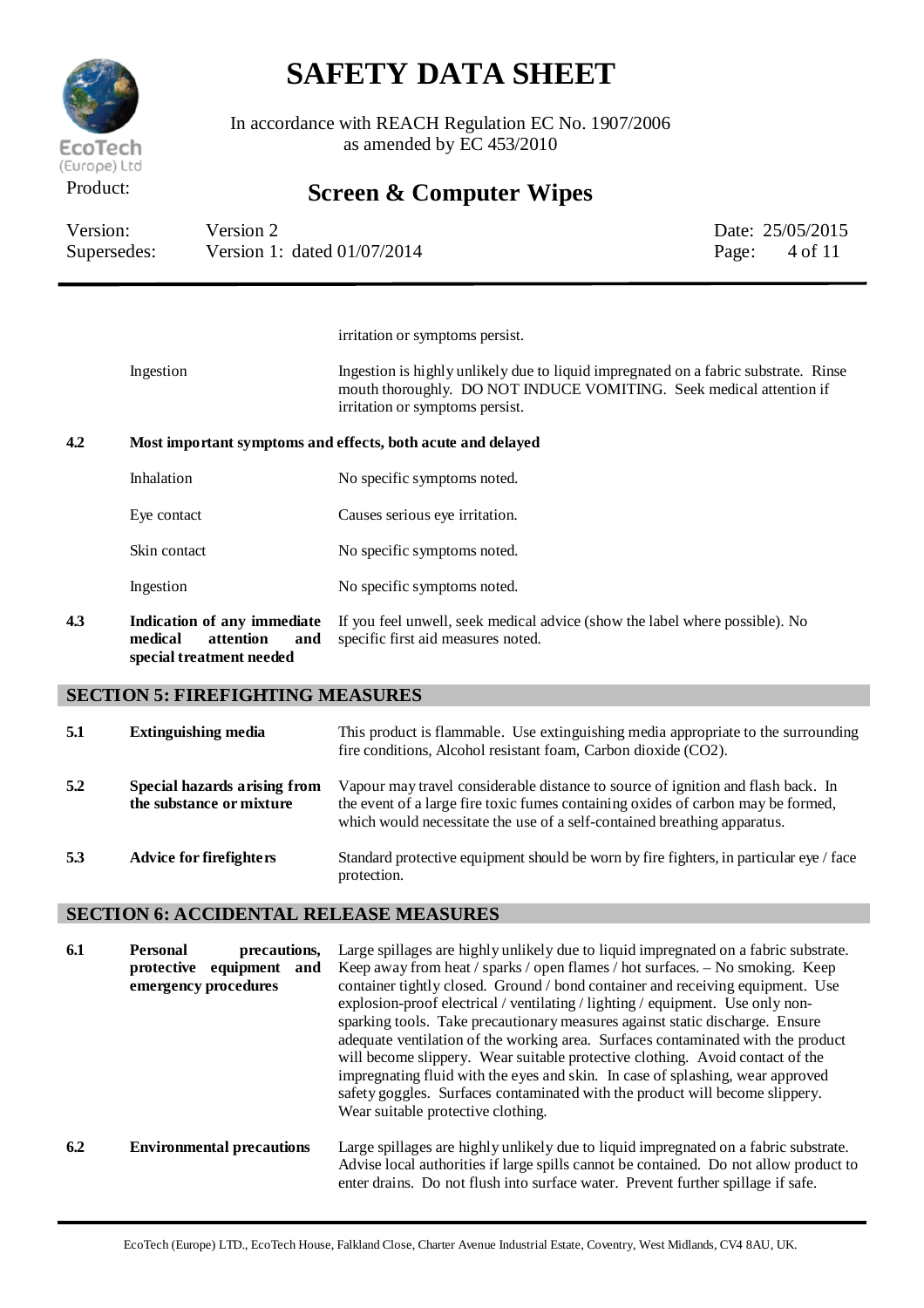

In accordance with REACH Regulation EC No. 1907/2006 as amended by  $EC$  453/2010

## Product: **Screen & Computer Wipes**

| Version:    | Version 2                     | Date: 25/05/2015         |
|-------------|-------------------------------|--------------------------|
| Supersedes: | Version 1: dated $01/07/2014$ | Page: $5 \text{ of } 11$ |

| 6.3 | containment and cleaning up | <b>Methods</b> and material for Large spillages are highly unlikely due to liquid impregnated on a fabric substrate<br>Absorb with inert, absorbent material. Transfer to suitable, labelled containers for<br>disposal. Clean spillage area thoroughly with plenty of water. |
|-----|-----------------------------|-------------------------------------------------------------------------------------------------------------------------------------------------------------------------------------------------------------------------------------------------------------------------------|
| 6.4 | Reference to other sections | For recommended personal protective equipment see Section 8. For disposal see<br>Section 13.                                                                                                                                                                                  |

#### **SECTION 7: HANDELING AND STORAGE**

| 7.1 | <b>Precautions</b><br>handling                                        | for<br>safe | Keep away from heat / sparks / open flames / hot surfaces. - No smoking. Vapour<br>may travel considerable distance to source of ignition and flash back. Keep<br>container tightly closed. Ground / bond container and receiving equipment. Take<br>precautionary measures against static discharge. Use explosion-proof electrical /<br>ventilating / lighting / equipment. Use only non-sparking tools. Remove<br>contaminated clothing and protective equipment before entering eating areas. Do<br>not eat, drink or smoke in areas where this product is used or stored. Adopt best<br>Manual Handling considerations when handling, carrying and dispensing. Wear<br>suitable protective clothing and eye / face protection. |
|-----|-----------------------------------------------------------------------|-------------|-------------------------------------------------------------------------------------------------------------------------------------------------------------------------------------------------------------------------------------------------------------------------------------------------------------------------------------------------------------------------------------------------------------------------------------------------------------------------------------------------------------------------------------------------------------------------------------------------------------------------------------------------------------------------------------------------------------------------------------|
| 7.2 | Conditions for safe storage,<br><i>including</i><br>incompatibilities | anv         | Keep out of the reach of children. Keep in a cool, dry, well ventilated area. Keep<br>containers tightly closed. Store in correctly labelled containers. Do NOT allow to<br>freeze.                                                                                                                                                                                                                                                                                                                                                                                                                                                                                                                                                 |

**7.3 Specific end use** Restricted to professional users.

### **SECTION 8: EXPOSURE CONTROLS / PERSONAL PROTECTION**

| 8.1   | <b>Control parameters</b>                                          | The product is impregnated onto a fabric substrate so free liquid will not be available<br>and exposure significantly mitigated.                             |                                                                                                                                                                        |
|-------|--------------------------------------------------------------------|--------------------------------------------------------------------------------------------------------------------------------------------------------------|------------------------------------------------------------------------------------------------------------------------------------------------------------------------|
| 8.1.1 | <b>Exposure Limit Values</b>                                       |                                                                                                                                                              |                                                                                                                                                                        |
|       | <b>Butylated Hydroxy Toluene</b><br>$(2,6-Di-tert-butyl-p-cresol)$ | WEL 8-hr limit ppm: -                                                                                                                                        | WEL 8-hr limit mg/m3: $10$                                                                                                                                             |
|       |                                                                    | WEL 15 min limit ppm: -<br>WEL 8-hr limit mg/m3 total -<br>inhalable dust:<br>WEL 8-hr limit $mg/m3$ total -<br>respirable dust:                             | WEL 15 min limit $mg/m3$ : -<br>WEL 15 min limit mg/m3 total -<br>inhalable dust:<br>WEL 15 min limit mg/m3 total -<br>respirable dust:                                |
|       | Ethanol                                                            | WEL 8-hr limit ppm: 1000<br>WEL 15 min limit ppm: -<br>WEL 8-hr limit mg/m3 total -<br>inhalable dust:<br>WEL 8-hr limit $mg/m3$ total -<br>respirable dust: | WEL 8-hr limit mg/m3: $1920$<br>WEL 15 min limit mg/m3: $-$<br>WEL 15 min limit mg/m3 total -<br>inhalable dust:<br>WEL 15 min limit mg/m3 total -<br>respirable dust: |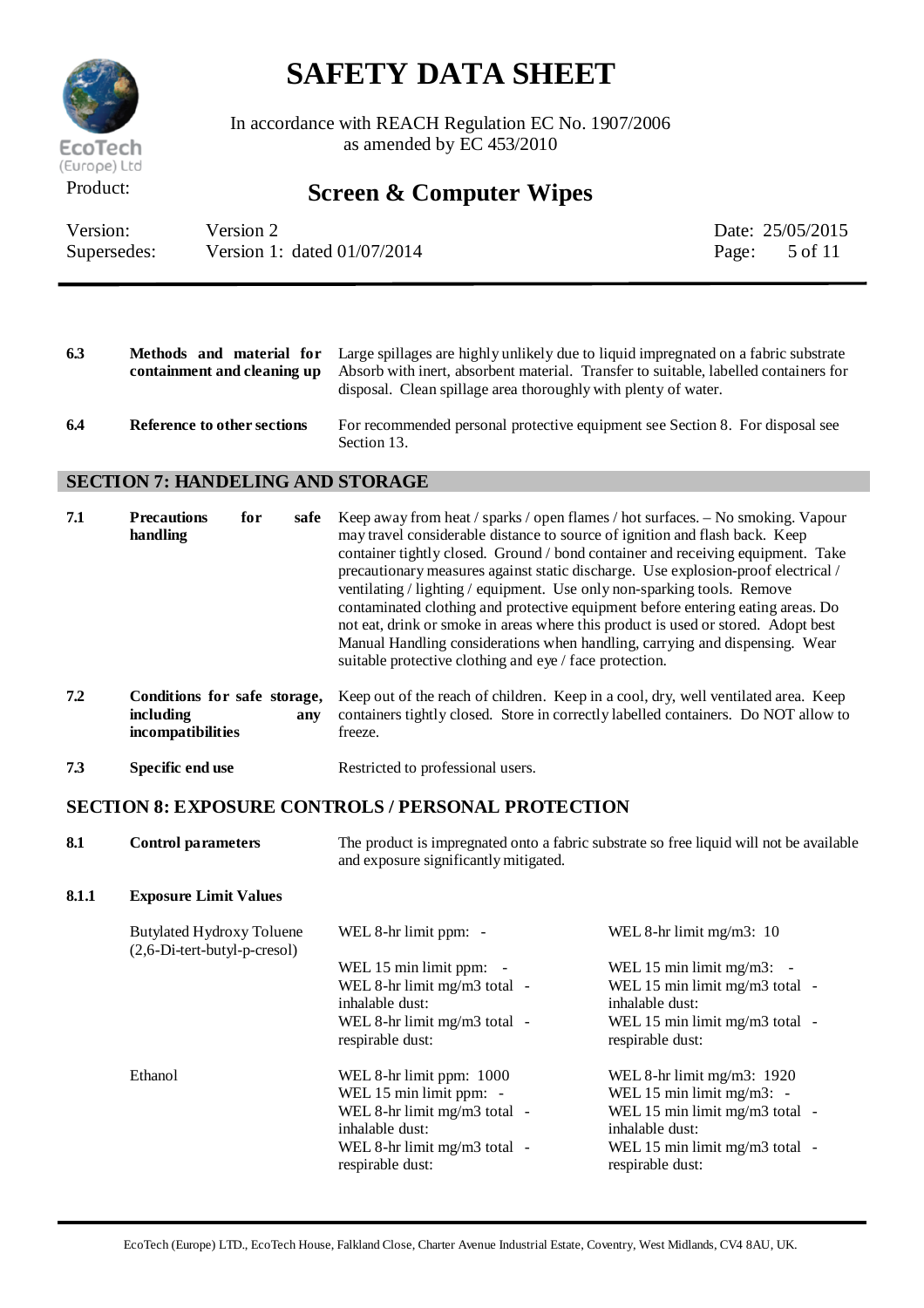

In accordance with REACH Regulation EC No. 1907/2006 as amended by  $EC$  453/2010

## Product: **Screen & Computer Wipes**

| Version:    | Version 2                   | Date: 25/05/2015         |
|-------------|-----------------------------|--------------------------|
| Supersedes: | Version 1: dated 01/07/2014 | Page: $6 \text{ of } 11$ |

|        | Isopropanol (Propan-2-ol)                     | WEL 8-hr limit ppm: 400<br>WEL 15 min limit ppm: 500<br>WEL 8-hr limit mg/m3 total -<br>inhalable dust:<br>WEL 8-hr limit mg/m3 total -<br>respirable dust:                                                                                                                                               | WEL 8-hr limit mg/m3: 999<br>WEL 15 min limit mg/m3: $1250$<br>WEL 15 min limit mg/m3 total -<br>inhalable dust:<br>WEL 15 min limit mg/m3 total -<br>respirable dust: |
|--------|-----------------------------------------------|-----------------------------------------------------------------------------------------------------------------------------------------------------------------------------------------------------------------------------------------------------------------------------------------------------------|------------------------------------------------------------------------------------------------------------------------------------------------------------------------|
| 8.2    | <b>Exposure controls</b>                      |                                                                                                                                                                                                                                                                                                           |                                                                                                                                                                        |
| 8.2.1  | Appropriate<br>engineering<br><b>Controls</b> | No smoking. Keep containers tightly closed. Ground / bond container and<br>receiving equipment. Take precautionary measures against static discharge. Use<br>explosion-proof electrical / ventilating / lighting / equipment. Use only non-<br>sparking tools. Keep in a cool, dry, well ventilated area. | Keep away from heat, hot surfaces, sparks, open flames and other ignition sources.                                                                                     |
| 8.2.2  | <b>Individual</b><br>protection<br>measures   | Wear protective gloves / protective clothing / eye protection / face protection.                                                                                                                                                                                                                          |                                                                                                                                                                        |
|        | Eye / face protection                         | In case of splashing, wear approved safety goggles. Provide eye wash station.                                                                                                                                                                                                                             |                                                                                                                                                                        |
| 8.2.3  | <b>Environmental</b><br>exposure controls     | Do not empty into drains. Do not flush into surface water. Prevent further spillage<br>if safe.                                                                                                                                                                                                           |                                                                                                                                                                        |
| 8.2.3. | <b>Further information</b>                    | Information valid at the time of review of safety data sheet.                                                                                                                                                                                                                                             |                                                                                                                                                                        |

#### **SECTION 9: PHYSICAL AND CHEMICAL PROPERTIES**

#### **9.1 Information on basic physical and chemical properties**

| a            | Appearance:                          | White nonwoven fabric impregnated with a colourless solution. |
|--------------|--------------------------------------|---------------------------------------------------------------|
| <sub>b</sub> | Odour:                               | Characteristic alcoholic odour.                               |
| $\mathbf{c}$ | Odour threshold:                     | Not available.                                                |
| d            | pH:                                  | Not available.                                                |
| e            | Melting point / freezing point:      | Not available.                                                |
| f            | Initial<br>boiling<br>boiling range: | point and Not available.                                      |
| g            | Flash point:                         | $41^{\circ}$ C.                                               |
| h            | Evaporation rate:                    | Not available.                                                |
| $\mathbf{1}$ | Flammability (solid, gas):           | Not applicable.                                               |
|              |                                      |                                                               |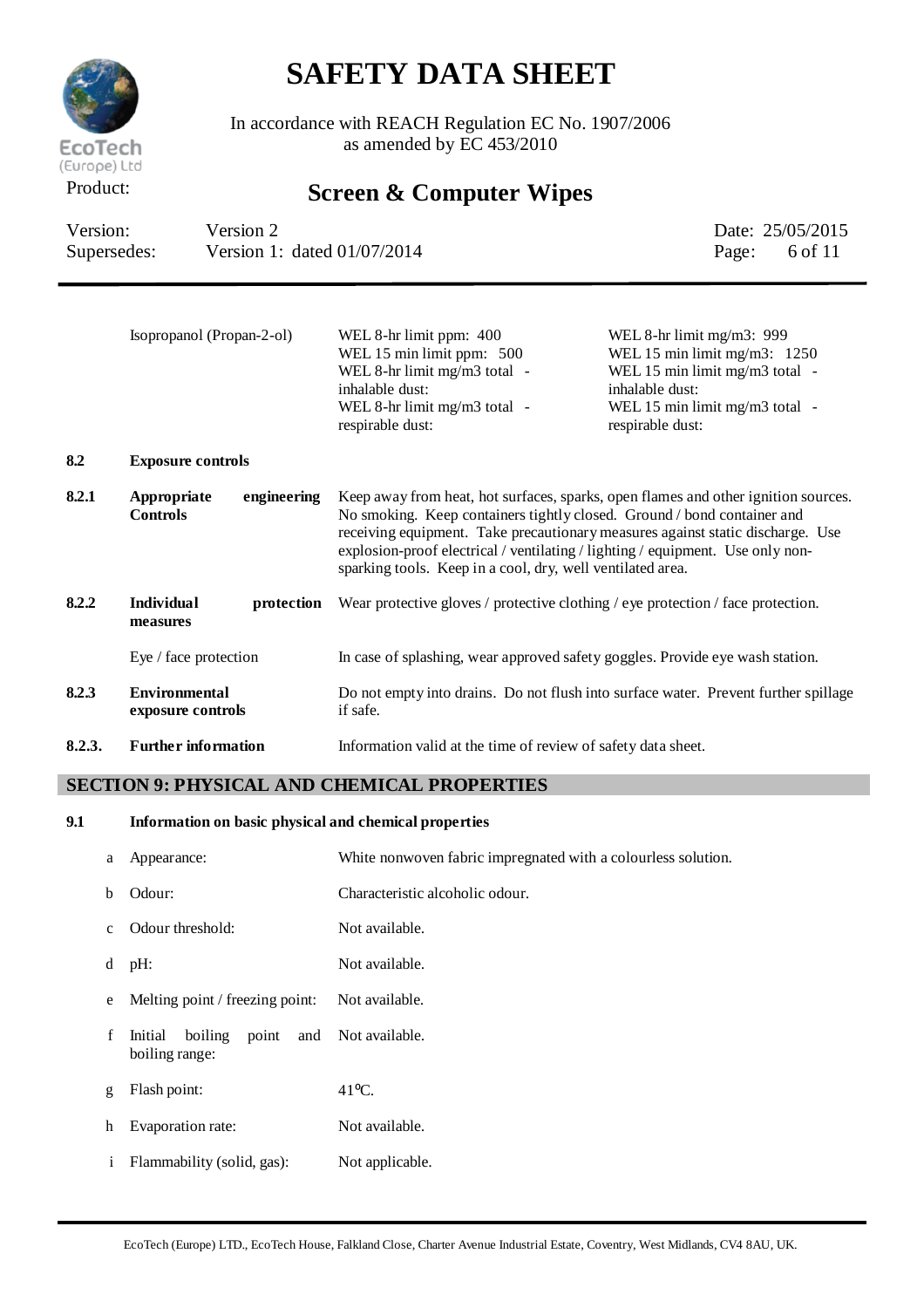

In accordance with REACH Regulation EC No. 1907/2006 as amended by EC 453/2010

## Product: **Screen & Computer Wipes**

| Version:    | Version 2                     | Date: 25/05/2015         |
|-------------|-------------------------------|--------------------------|
| Supersedes: | Version 1: dated $01/07/2014$ | Page: $7 \text{ of } 11$ |

| 9.2 |             | <b>Other information</b>                             | None available.                                              |
|-----|-------------|------------------------------------------------------|--------------------------------------------------------------|
|     | t           | Oxidising properties:                                | Not available.                                               |
|     | S           | Explosive properties:                                | Not available.                                               |
|     | r           | Viscosity:                                           | Water thin.                                                  |
|     | q           | Decomposition temperature:                           | Not available.                                               |
|     | p           | Auto-ignition temperature:                           | Not available.                                               |
|     | $\Omega$    | Partition coefficient: n-octanol<br>$\sqrt{water}$ : | Completely miscible with water.                              |
|     | $\mathbf n$ | Solubility(ies):                                     | Impregnating fluid completely soluble / miscible with water. |
|     | m           | Relative density:                                    | Not available.                                               |
|     | 1           | Vapour density:                                      | Not available.                                               |
|     | k           | Vapour pressure:                                     | Not available.                                               |
|     | Ť           | Upper / lower flammability or<br>explosive limits:   | Not available.                                               |

#### **SECTION 10: STABILITY AND REACTIVITY**

| <b>10.1</b> | <b>Reactivity</b>                                  | This preparation is stable under normal conditions of storage / use and no chemical<br>incompatibility is known.                                 |
|-------------|----------------------------------------------------|--------------------------------------------------------------------------------------------------------------------------------------------------|
| 10.2        | <b>Chemical Stability</b>                          | Stable under recommended storage and handling conditions. The product is not<br>flammable. Will not decompose if stored and used as recommended. |
| 10.3        | <b>Possibility</b><br>hazardous<br>of<br>reactions | Strong acids and Strong bases. Strong oxidising agents.                                                                                          |
| 10.4        | <b>Conditions to avoid</b>                         | Avoid heat. Do Not allow to freeze.                                                                                                              |
| 10.5        | Incompatible materials                             | Strong acids and Strong bases. Strong oxidising agents.                                                                                          |
| 10.6        | decomposition<br><b>Hazardous</b><br>products      | Combustion of the product will generate toxic fumes containing oxides of carbon<br>may be formed.                                                |

#### **SECTION 11: TOXICOLOGICAL INFORMATION**

#### **11.1 Information on toxicological effects**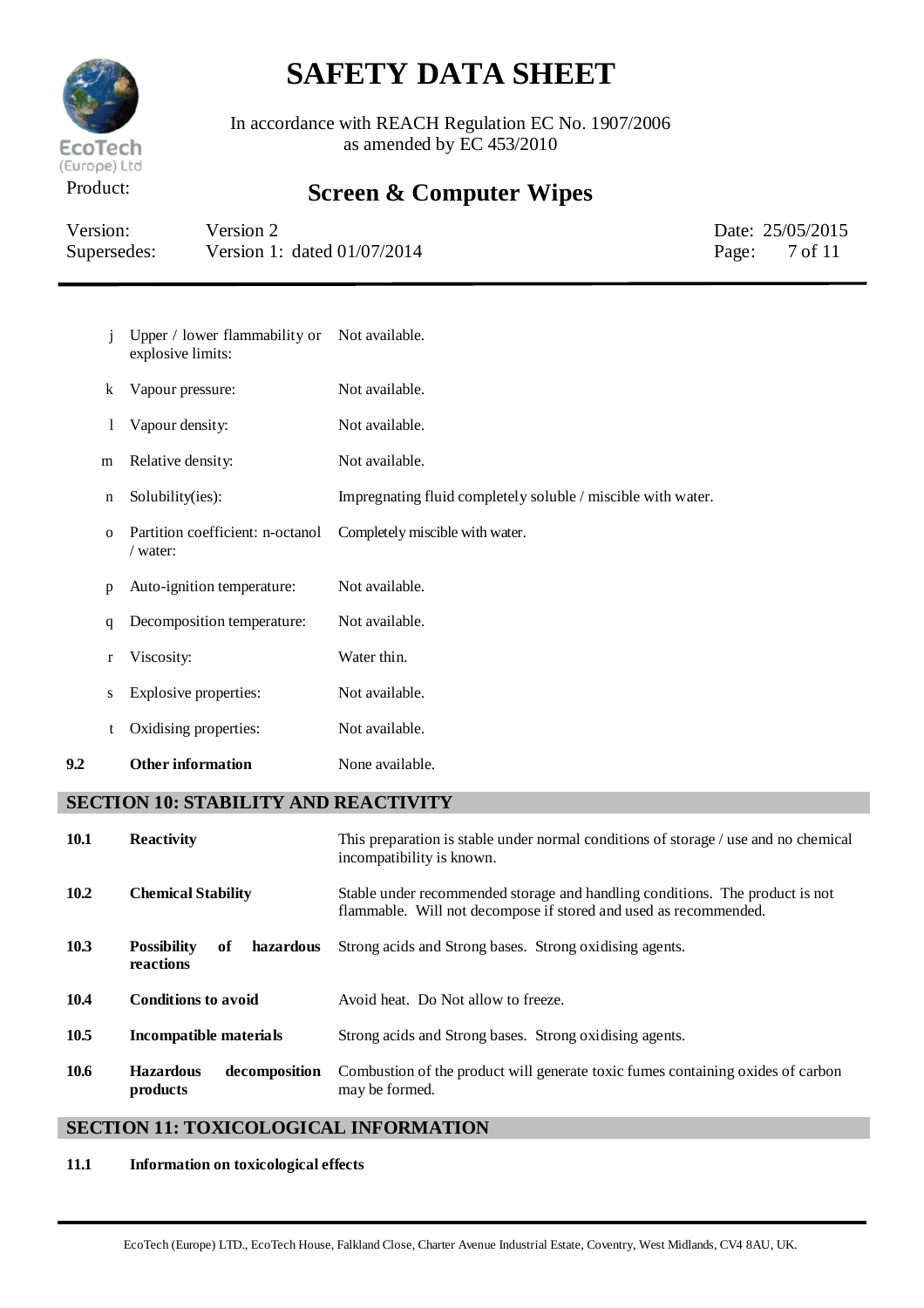

In accordance with REACH Regulation EC No. 1907/2006 as amended by EC 453/2010

## Product: **Screen & Computer Wipes**

| Version:    | Version 2                     | Date: 25/05/2015         |
|-------------|-------------------------------|--------------------------|
| Supersedes: | Version 1: dated $01/07/2014$ | Page: $8 \text{ of } 11$ |

| Acute toxicity                       | Based on available data the classification criteria are not met.            |
|--------------------------------------|-----------------------------------------------------------------------------|
| Skin corrosion / irritation          | Based on available data the classification criteria are not met.            |
| Serious eye damage / irritation      | Causes serious eye irritation.                                              |
| Respiratory or skin<br>sensitisation | Based on available data the classification criteria are not met.            |
| Germ cell mutagenicity               | No mutagenic effects reported.                                              |
| Carcinogenicity                      | No carcinogenic effects reported.                                           |
| Reproductive toxicity                | No teratogenic effects reported.                                            |
| STOT-single exposure                 | Not classified as a specific target organ toxicant after a single exposure. |
| STOT-repeated exposure               | Not classified as a specific target organ toxicant after repeated exposure. |
| Aspiration hazard                    | Based on available data the classification criteria are not met.            |
| <b>Toxicological Information</b>     |                                                                             |

**11.1.4** 

Ethanol Oral Rat LD50: 2950 mg/kg

### **SECTION 12: ECOLOGICAL INFORMATION**

| <b>12.1</b> | <b>Toxicity</b>                       | Based on the ingredients present and their concentrations this preparation is not<br>expected to be hazardous to aquatic organisms.                                                                                                                                                                                                                                                                   |
|-------------|---------------------------------------|-------------------------------------------------------------------------------------------------------------------------------------------------------------------------------------------------------------------------------------------------------------------------------------------------------------------------------------------------------------------------------------------------------|
| 12.2        | Persistence and<br>degradability      | The surfactant(s) contained in this preparation complies (comply) with the<br>biodegradability criteria as laid down in the Regulation (EC) No. 648/2004 on<br>detergents. Data to support this assertion are held at the disposal of the competent<br>authorities of the Member States and will be made available to them, at their direct<br>request or at the request of a detergent manufacturer. |
| 12.3        | <b>Bio accumulative potential</b>     | No data available.                                                                                                                                                                                                                                                                                                                                                                                    |
| 12.4        | <b>Mobility in soil</b>               | The product is soluble in water.                                                                                                                                                                                                                                                                                                                                                                      |
| 12.5        | Results of PBT and vPvB<br>assessment | The product does not contain any PBT or vPvB substances.                                                                                                                                                                                                                                                                                                                                              |
| 12.6        | <b>Other adverse effects</b>          | Not known.                                                                                                                                                                                                                                                                                                                                                                                            |

#### **SECTION 13: DISPOSAL CONSIDERATION**

**13.1 Waste treatment methods** Contact a licensed waste disposal company. Dispose of as special waste in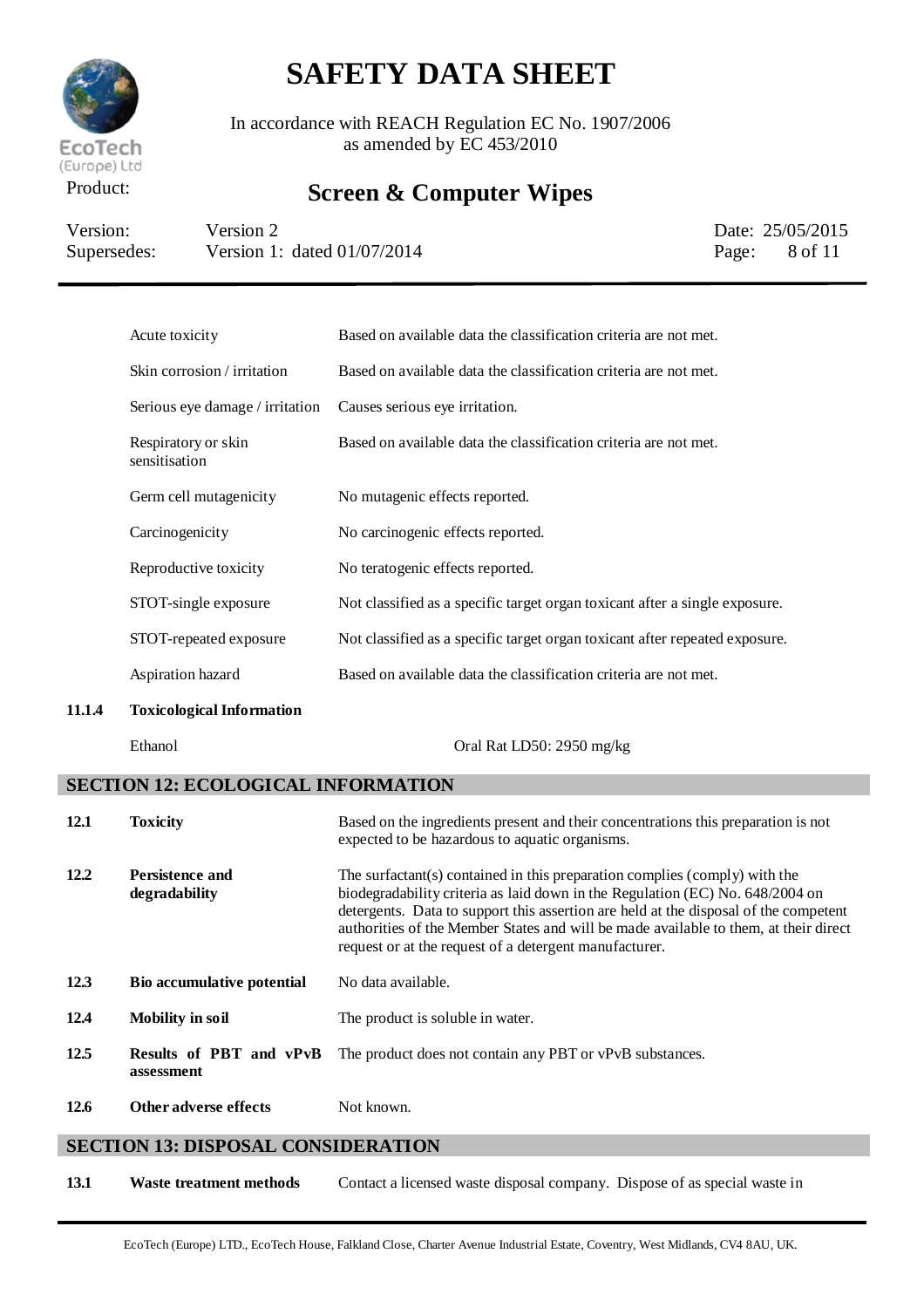

In accordance with REACH Regulation EC No. 1907/2006 as amended by EC 453/2010

### Product: **Screen & Computer Wipes**

| Version:    | Version 2                     | Date: 25/05/2015         |
|-------------|-------------------------------|--------------------------|
| Supersedes: | Version 1: dated $01/07/2014$ | Page: $9 \text{ of } 11$ |

compliance with local and national regulations. For disposal within the EC, the appropriate code according to the European Waste Catalogue (EWC) should be used. Empty containers can be sent to landfill after cleaning, if in compliance with local and national regulations.

#### **SECTION 14: TRANSPORT INFORMATION**

|      | <b>Hazard</b> pictograms                                                               |                          |
|------|----------------------------------------------------------------------------------------|--------------------------|
| 14.1 | <b>UN</b> number                                                                       | UN1993                   |
| 14.2 | UN proper shipping name                                                                | FLAMMABLE LIQUID, N.O.S. |
| 14.3 | Transport hazard class(es)                                                             |                          |
|      | <b>ADR/RID</b><br>Subsidiary Risk                                                      | 3                        |
|      | <b>IMDG</b><br>Subsidiary Risk                                                         | 3                        |
|      | <b>IATA</b><br>Subsidiary Risk                                                         | 3                        |
| 14.4 | Packing group                                                                          | III                      |
| 14.5 | <b>Environmental hazards</b>                                                           | N <sub>0</sub>           |
|      | <b>Marine Pollutant</b>                                                                | N <sub>o</sub>           |
| 14.6 | <b>Special precautions for user</b>                                                    | Not applicable.          |
| 14.7 | <b>Transport in bulk according</b><br>to Annex II of MARPOL 73<br>/78 and the IBC Code | Not applicable.          |
|      | <b>ADR/RID</b><br>Hazard ID<br><b>Tunnel Category</b>                                  | 30<br>(D/E)              |
|      | <b>IMDG</b><br>EmS Code                                                                | $F-E$ S-E                |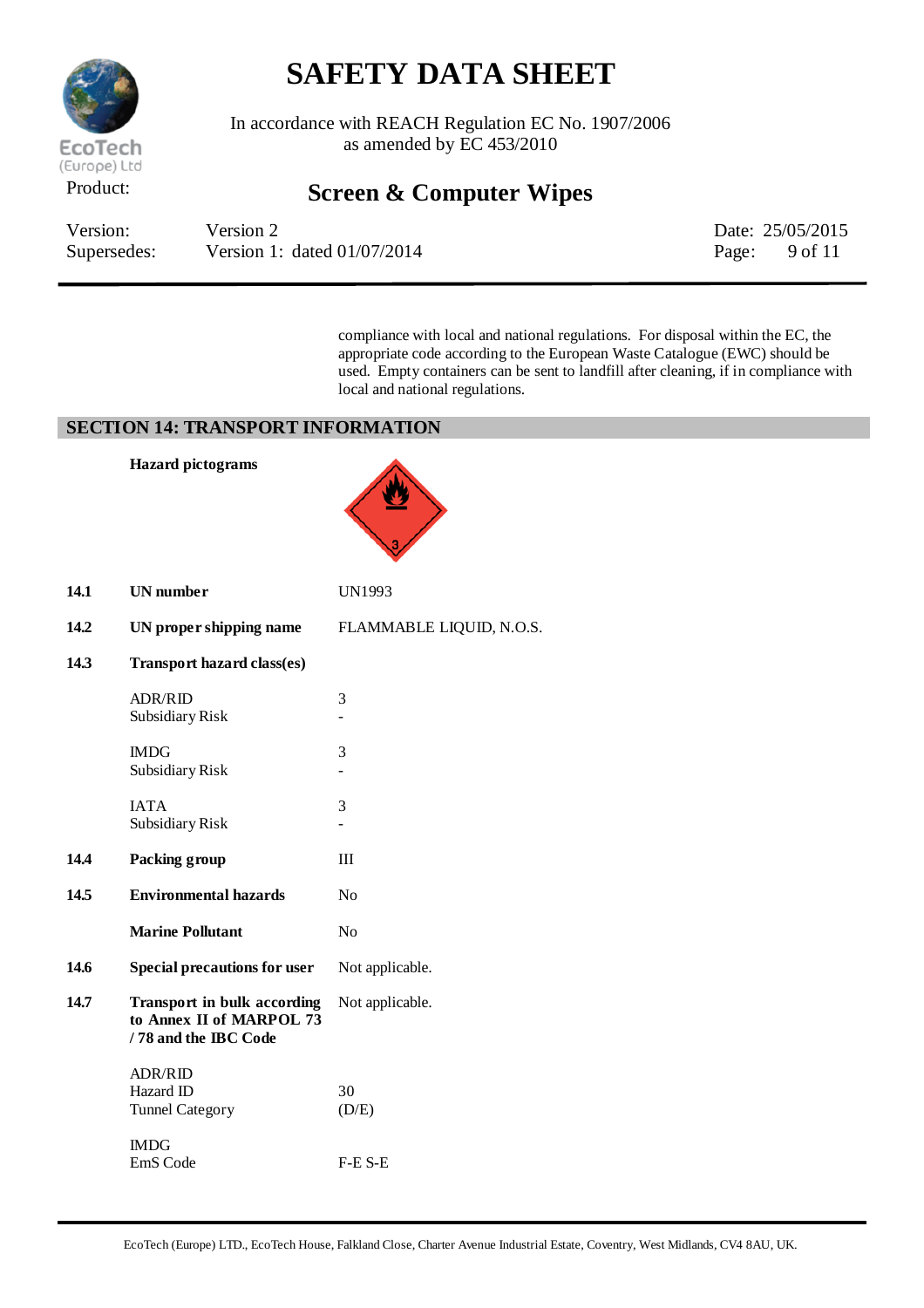

In accordance with REACH Regulation EC No. 1907/2006 as amended by EC 453/2010

### Product: **Screen & Computer Wipes**

| Version:    | Version 2                     |       | Date: 25/05/2015 |
|-------------|-------------------------------|-------|------------------|
| Supersedes: | Version 1: dated $01/07/2014$ | Page: | 10 of 11         |

IATA Packaging Instruction (Cargo) 366 Maximum quantity 220 L Packaging Instruction (Passenger) 355 Maximum quantity 60 L

#### **SECTION 15: REGULATORY INFORMATION**

| 15.1 | health<br>Safety,<br>and<br>environmental regulations /<br>legislation specific for the<br>substance or mixture | Commission Directive 2000/39/EC of 8 June 2000 established a first list of<br>indicative occupational exposure limit values in implementation of Council<br>Directive 98/24/EC on the protection of the health and safety of workers from the<br>risks related to chemical agents at work. Regulation (EC) No 1907/2006 of the<br>European Parliament and of the Council of 18 December 2006 concerning the<br>Regulation, Evaluation, Authorisation and Restriction of Chemicals (REACH),<br>establishing a European Chemicals Agency, amending Directive 1999/45/EC and<br>repealing Council Regulation (EEC) No 793/93 and Commission Regulation (EC)<br>No. 1488/94 as well as Council Directive 76/769/EEC and Commission Directives<br>91/155/EEC, 93/67/EEC, 93/105/EC and 2000/21/EC, including amendments.<br>Regulation (EC) No 1272/2008 of the European Parliament and of the Council of<br>16 December 2008 on classification, labelling and packaging of substances and<br>mixtures, amending and repealing Directives 67/548/EEC and 1999/45/EC, and<br>amending Regulation (EC) No 1907/2006 with amendments. Commission Directive<br>91/322/EEC of 29 May 1991 on establishing indicative limit values by<br>implementing Council Directive 80/1107/EEC on the protection of workers from<br>the risks related to exposure to chemical, physical and biological agents at work. |
|------|-----------------------------------------------------------------------------------------------------------------|--------------------------------------------------------------------------------------------------------------------------------------------------------------------------------------------------------------------------------------------------------------------------------------------------------------------------------------------------------------------------------------------------------------------------------------------------------------------------------------------------------------------------------------------------------------------------------------------------------------------------------------------------------------------------------------------------------------------------------------------------------------------------------------------------------------------------------------------------------------------------------------------------------------------------------------------------------------------------------------------------------------------------------------------------------------------------------------------------------------------------------------------------------------------------------------------------------------------------------------------------------------------------------------------------------------------------------------------------------------------------------------------------|
| 15.2 | <b>Chemical safety assessment</b>                                                                               | No assessment has been carried out.                                                                                                                                                                                                                                                                                                                                                                                                                                                                                                                                                                                                                                                                                                                                                                                                                                                                                                                                                                                                                                                                                                                                                                                                                                                                                                                                                              |
|      | <b>SECTION 16: OTHER INFORMATION</b>                                                                            |                                                                                                                                                                                                                                                                                                                                                                                                                                                                                                                                                                                                                                                                                                                                                                                                                                                                                                                                                                                                                                                                                                                                                                                                                                                                                                                                                                                                  |
|      | Text of risk phrases in<br><b>Section 3</b>                                                                     | R11 - Highly flammable.<br>R <sub>36</sub> - Irritating to eyes.<br>R50/53 - Very toxic to aquatic organisms, may cause long-term adverse effects in<br>the aquatic environment.<br>R67 - Vapours may cause drowsiness and dizziness.                                                                                                                                                                                                                                                                                                                                                                                                                                                                                                                                                                                                                                                                                                                                                                                                                                                                                                                                                                                                                                                                                                                                                            |
|      | <b>Text of Hazard Statements</b><br>in Section 3                                                                | Flam. Liq. 2: H225 - Highly flammable liquid and vapour.<br>Eye Irrit. 2: H319 - Causes serious eye irritation.<br>STOT SE 3: H336 - May cause drowsiness or dizziness.                                                                                                                                                                                                                                                                                                                                                                                                                                                                                                                                                                                                                                                                                                                                                                                                                                                                                                                                                                                                                                                                                                                                                                                                                          |
|      | Glossary                                                                                                        | ADR European Agreement concerning the International Carriage of Dangerous<br>Goods by Road<br>IATA International Air Transport Association<br><b>IMDG</b> International Maritime Dangerous Goods<br>PBT Persistent, bio accumulative, toxic<br>RID Convention concerning International Carriage by Rail<br>vPvB very persistent, very bio accumulative                                                                                                                                                                                                                                                                                                                                                                                                                                                                                                                                                                                                                                                                                                                                                                                                                                                                                                                                                                                                                                           |